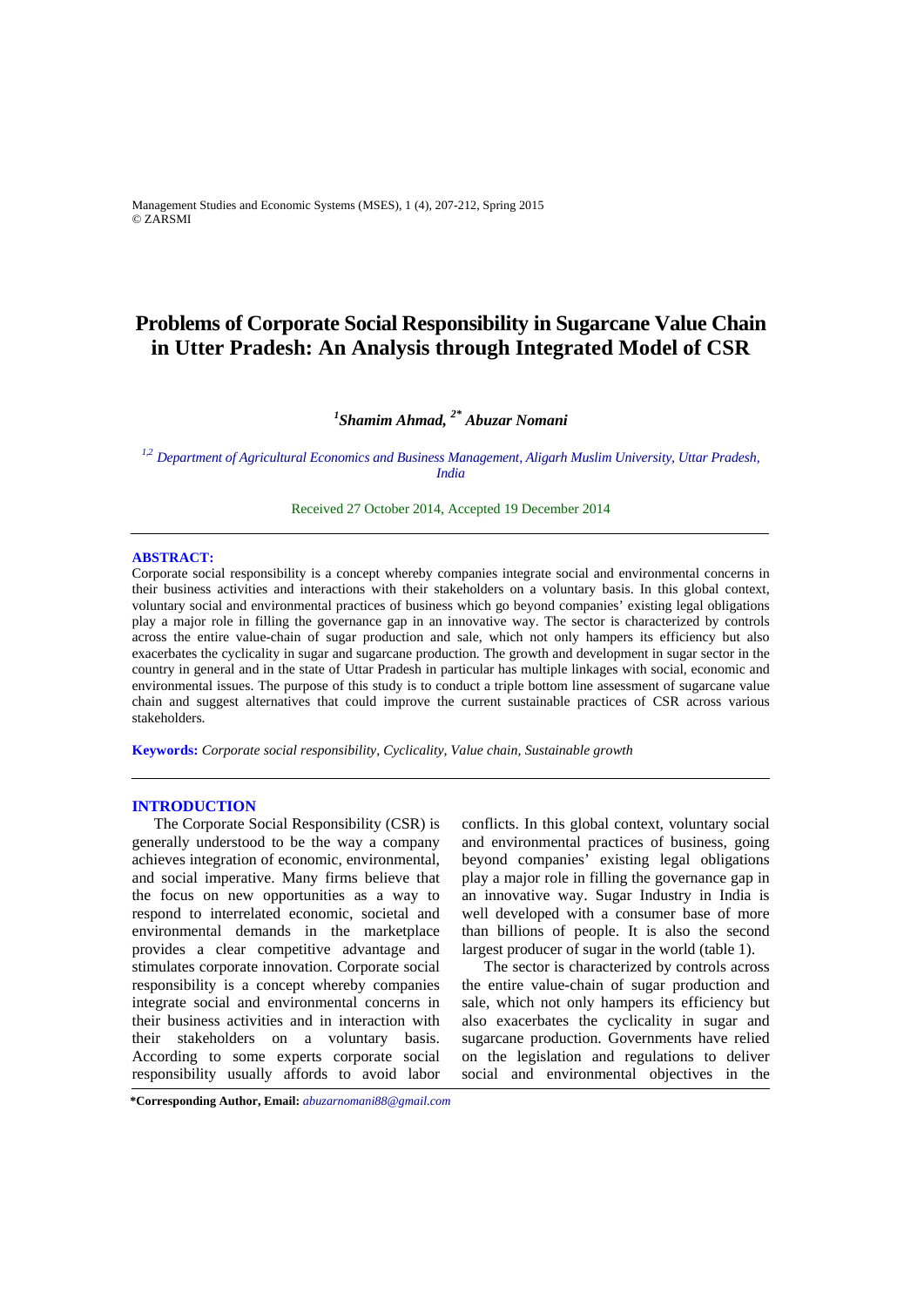#### *Shamim Ahmad; Abuzar Nomani*

|                |               | $\sim$                     |
|----------------|---------------|----------------------------|
| <b>SI. NO.</b> | <b>Sector</b> | <b>Number of factories</b> |
|                | Co-Operative  | 324                        |
| $\overline{2}$ | Private       | 314                        |
| 3              | Public        | 62                         |
|                | Total         | 700                        |

**Table 1: The sector-wise break-up of sugar mills** 

Source: Annual report dept of food and public distribution

business sector. Shrinking government resources, coupled with a distrust of regulations, has led to the exploration of voluntary and nonregulatory initiatives instead. This characteristic of unpredictability in sugarcane production, coupled with the controls, does not allow the sugar sector to tap its full potential and thereby adversely impacts the interests of stakeholder's across the value-chain—be they sugarcane growers, sugar mills, or consumers. The purpose of this study is to conduct a triple bottom line assessment of sugarcane value chain and suggest alternatives that could improve the current sustainable practices across various stakeholders. Further, a value chain approach will be adopted to identify the issues related to social, economic and environment across various stakeholders linking the sugarcane produces and the processors.

#### **Literature Review**

Harishchandra et al. (2013) point that unemployment, lack of educational facility & domestic violence were major social problems in sugarcane harvesters.

Rangarajan committee 2012 identified that Government de-regulation is likely to reduce the cyclicality of cane production. With consolidation and contracts between mills and farmers, there will be more sustained cultivation of cane across years.

CAFP (2013) suggests the strengthening of sugarcane research and development activities in the state of utter Pradesh.

KPMG (2007) states that the sugar sector is impacted by induced cyclicality, since high sugar and sugarcane prices lead to an increase in production at the cost of other crops. The resulting low prices for sugar impact the ability

of mills to pay the farmers, thus leading to creation of arrears.

Nikam (2006) is an attempt to find out cost trend, profitability and operational efficiency of the sugar mills of two states, Uttar Pradesh and Maharashtra. The study also attempts to compare the working of the sugar mills of different regions of Uttar Pradesh and Maharashtra.

Mustafa (1990) Labor Problems and Welfare is a systematic, comprehensive and analytical study of the problems related to mill workers and welfare measures introduced especially in the sugar industry.

Ram Vichar Sinha (1988) analyses the historical background of Indian Sugar Industry, agricultural economics of sugarcane, problems of cane marketing and transport, technical performances, utilization of byproducts, labor and relations, policies on sugar economy, fiscal and financial aspects of the industry.

Hubert (1958) gives factual information on many facets of sugar cane cultivation, irrigation system, construction of factories, old and new equipment, trouble shooting, comparative value of different labor forces, role of chemists in scientific quality control and production efficiency.

#### **Objectives of the Study**

1. To identify the critical productive agents across sugarcane value chain, primary and support activities performed by them and role in social development context.

2. To assess the sustainability issues faced by each productive agents across the sugarcane value chain, using the 'triple bottom line approach'.

3. To evaluate importance of sugar factories in social, economic and environmental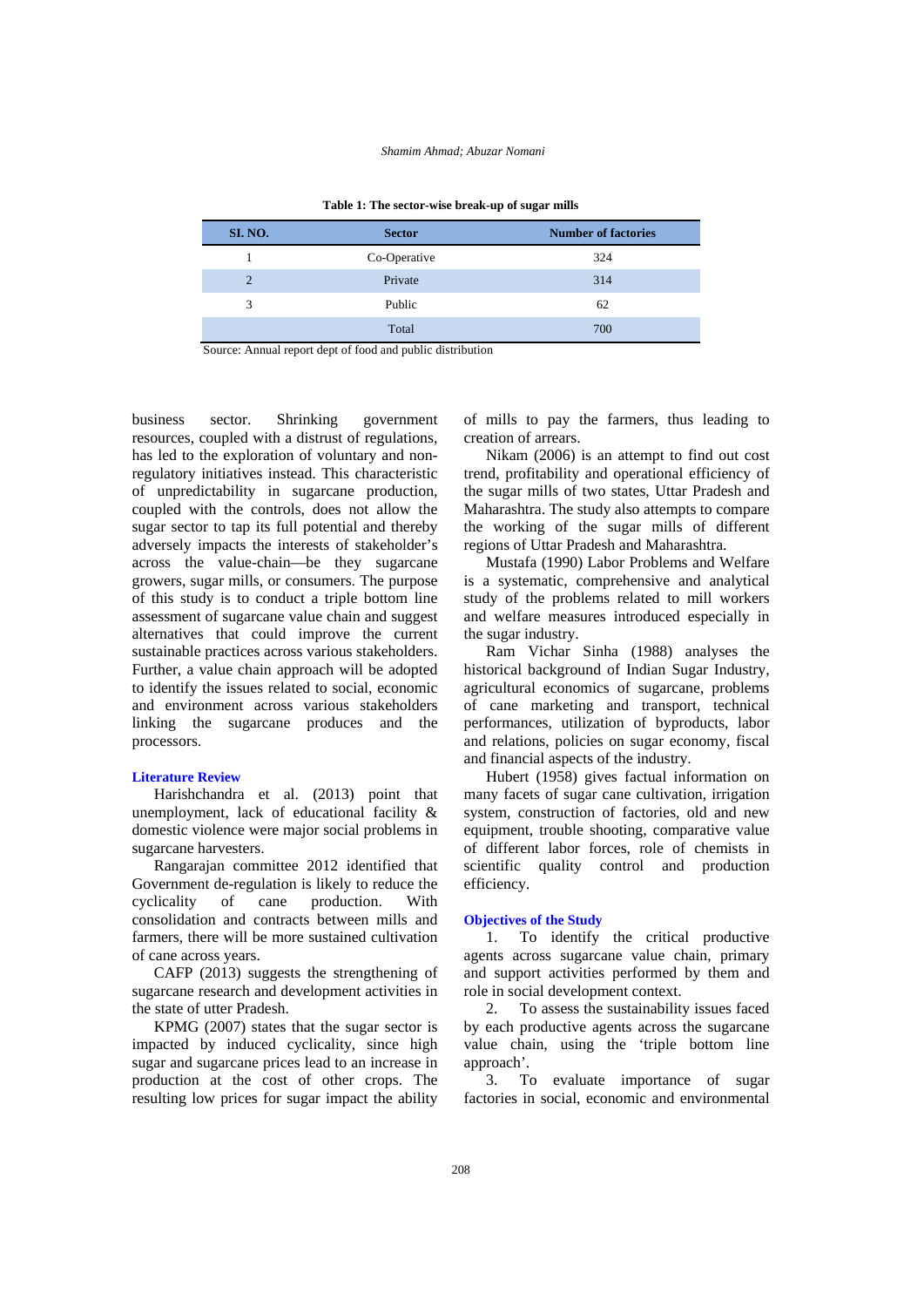upliftment of society.

#### **RESEARCH METHOD**

The growth and development in sugar sector in the country in general and in the state of Uttar Pradesh in particular has multiple linkages with social, economic and environmental issues. John Elkington developed a model of measuring sustainability during the mid-1990s, using an accounting framework, called the triple bottom line (TBL). In general, the triple bottom line (TBL) approach focuses on the three pillars i.e. social, economic and environment. This approach has been used for measuring the performance in a number of sectors including sugar. The purpose of this study is to conduct a triple bottom line assessment of sugarcane value chain and suggest alternatives that could improve the current sustainable practices across various stakeholders. Further, a value chain approach will be adopted to identify the issues related to social, economic and environment across various stakeholders linking the sugarcane produces and the processors.

# **Social Sustainability**

Several studies have shown that farmers as a class fall in the lowest category of income slab in the country. The ministry of agriculture has acknowledged in parliament that the average monthly income of a farming family is less then Rs, 2400 per month. Most of the cane growers are small farmers whose livelihood depends upon sugarcane alone. Farmers have to wait for a year to get a remunerative price. The one-off payment they receive for the sugarcane crop runs their family expenses throughout the year. Often they are not paid for months if not years. In Utter Pradesh cane arrears of Rs 2350-crores has already forced two farmers to commit suicide (one in Lakhimpur in Utter Pradesh and other in Belgaum in Karnataka). There has been also cases of feeding the crop to the cattle (farmers in Hapur village in utter Pradesh) (table 2).

Increase in the cost of production due to increase input cost, especially the cost of labor, fertilizers and transportation. Indian institute of sugarcane research has underline in its annual report of 2011-12 that input prices have increased massively in the resent years. Cabinet committee on economic affairs (CCEA) in compliance with the recommendation for agricultural cost and price (CACP) came forward with a hike of Rs 40 in fair and remunerative price (FRP) at Rs 210 per quintal for the season 2013-14. Various farmers' organization hinted that the hike is in no way going to ameliorate their condition, as the final payment will amount to very little after deducting the cost of transport and harvesting. Farmers have to spend about 40 percent of cultivation on harvesting alone. There is scarcity of labor due to implementation of Mahatma Gandhi national Rural Employment Guarantee Act during the season of agriculture operation. This scarcity of labor has increased the wages. Cane prices are paid to farmers after deducting from it the transportation cost at Rs 5.65 per quintal irrespective of distances between fields and factories; it is bound to create resentment in the long run among farmers who have sugarcane fields adjacent to factories.

|  |  |  |  | Table 2: Position of cane price payments and arrears for the past few sugar seasons |
|--|--|--|--|-------------------------------------------------------------------------------------|
|  |  |  |  |                                                                                     |

| <b>Season</b> | Position as on | <b>Total Price Pavable</b> | <b>Total Price Paid</b> | <b>Arrears</b> | % Of Arrears on Price<br>Payable |
|---------------|----------------|----------------------------|-------------------------|----------------|----------------------------------|
| 2012-13       | 31/3/2013      | 53,436.17                  | 40.734.00               | 12,702.17      | 23.77                            |
| 2011-12       | 31/3/2012      | 44,596.21                  | 36,018.75               | 8.577.46       | 19.23                            |
| 2010-11       | 31/3/2011      | 36,530.88                  | 32.215.59               | 4.315.29       | 11.81                            |
| 2009-10       | 31/3/2010      | 32,051.71                  | 29,328.61               | 2,723.09       | 8.5                              |
| 2008-09       | 31/3/2009      | 17,002.88                  | 15,777.50               | 1.225.37       | 7.21                             |

(Source: Annual report dept of food and public distribution)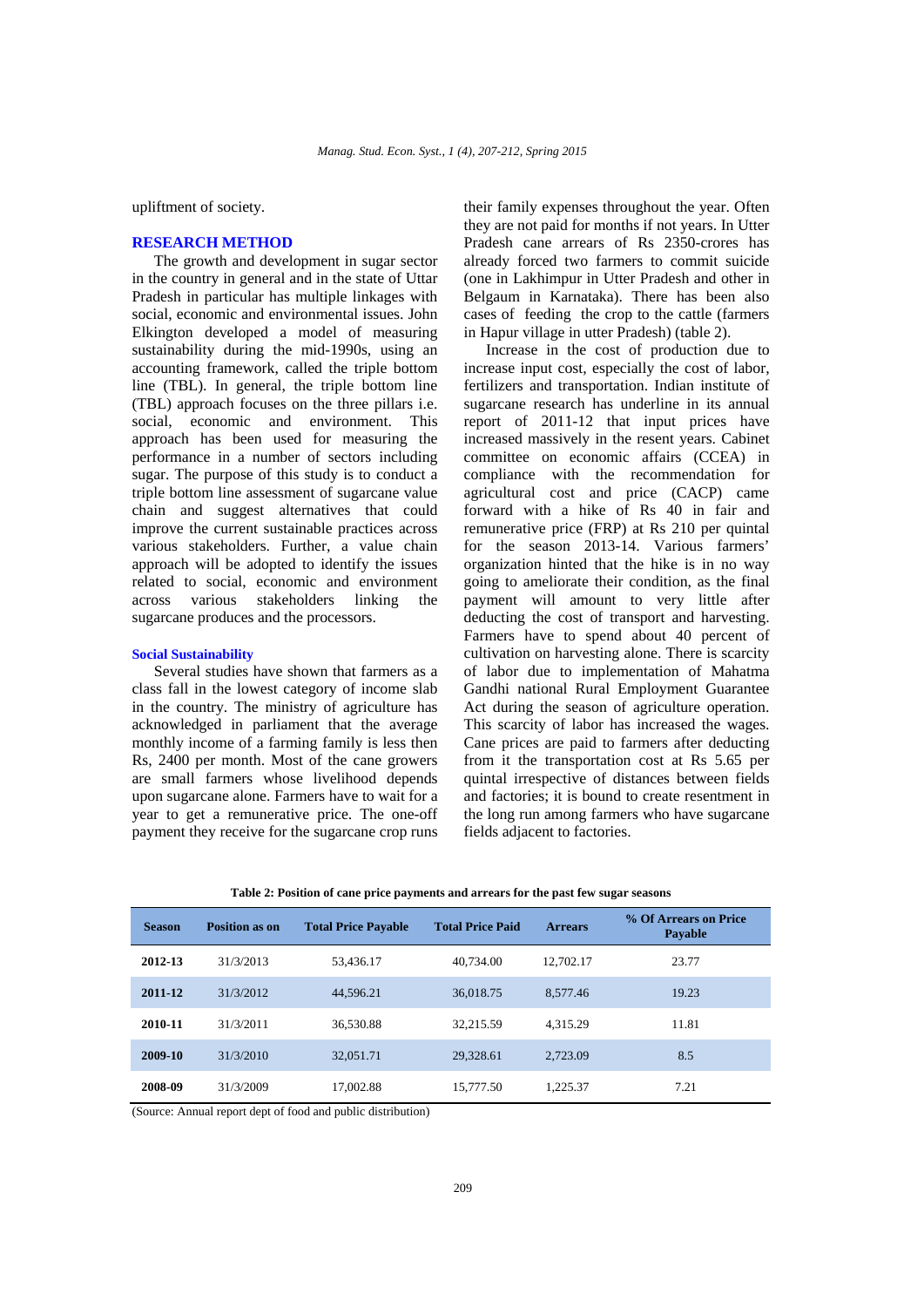Farmers are not aware of recent techniques of production and farm management which help to increase output and reduce cost. As bore wells are important source of irrigation for sugarcane cultivation, electricity power failures, lack of adequate power supply are affecting the irrigation which in turn affect the output, and weight of crop.

The MSP fixed by the government is not remunerative to the farmers in view of steep rise in cost of production, transportation and incidental costs. Farmers in Uttar Pradesh are demanding a price Rs 300/quintal saying that the cost of diesel and labor have gone up, the sugar mill owners want it lowered to Rs 225/quintal saying they are already making a loss of Rs 6 per kg of sugar they sell.

#### **Economic Sustainability**

A standoff between the sugar industry and the Uttar Pradesh government over cane prices could lead to an economic crisis for sugarcane growers in the state came to end as millers agreed to make payments to farmers in two tranches. Farmer will get Rs.260 per quintal in the first tranche immediately after supplying the cane and the remaining Rs.20 at the end of the crushing operation. Uttar Pradesh has 158 mills with Bajaj Hindusthan, BalrampurChini and Triveni Engineering among the top sugar companies. Livelihood of about seven million farmers in the state depends on sugarcane. Mills facing difficulties in making payments to farmers this season as well. Low sugar price resulted in a loss of Rs 3000 crore for the industry last year and the industry apprehends a loss of Rs 5000 crore if it pays the price the state government has mandated. Millers arguing that they can't pay farmers the state advised price (SAP) of Rs 280 a quintal on account of surplus stocks and decline in sugar prices.

There are regulations across the entire value chain many of these regulations not only impact the sugar business but also impair the high potential byproducts' businesses. The principal aspects regulated in the sugar sector are as under:

**Price of sugarcane —** while on the one hand, the Centre Government fixes FRP as the minimum price, which is also used for arriving at the price of levy sugar. On the other, many States have intervened in sugarcane pricing with

State Advised Price (SAP) to strengthen the farmer interests. SAP has typically been higher than FRP. Farmers and millers on the one hand, and CACP and states on the other, have held divergent views on which is a price fair to both farmers and millers.

**Levy sugar obligation —** every sugar mill mandatorily surrenders 10% of its production to the Central Government at a pre-determined price, which is, at present, Rs. 1,904.82 per quintal. This enables Central Government to get access to low cost sugar stocks for distribution through PDS. At present prices, the Government of India saves about Rs. 3,000 crore on account of this policy—the burden being borne by the sugar sector.

**Regulated release of free-sale (non-levy) sugar —** the release of non-levy sugar into the market is regulated by the Central Government through a controlled release mechanism. Earlier, monthly release orders were issued to each mill. Release orders have now become quarterly. The idea seems to be to match supply with anticipated demand based on the data available with the Directorate of Sugar.

**Minimum distance criterion —** The Central Government, under the Sugarcane Control Order, has prescribed a minimum distance of 15 km between any two sugar mills. Enhancement of this distance has also been allowed on the request of some state governments.

#### **Environmental Sustainability**

Farmers cultivating sugarcane are facing multiple problems. Water is one of the major constraints and it is affecting the productivity and profitability of sugarcane growers and millers. The problem is going to further deteriorate due to variability of rainfall influenced by climate change. So, unless sugarcane farmers are provided with options of high yields with much less water, India will find it difficult to meet its growing demand for sugar.

According to the World Wildlife Fund (WWF), roughly 145 million tons of sugars are produced in 121 countries each year. And sugar production does indeed take its toll on surrounding soil, water and air, especially in threatened tropical ecosystems near the equator. A 2004 report by WWF, titled "Sugar and the Environment," shows that sugar may be responsible for more biodiversity loss than any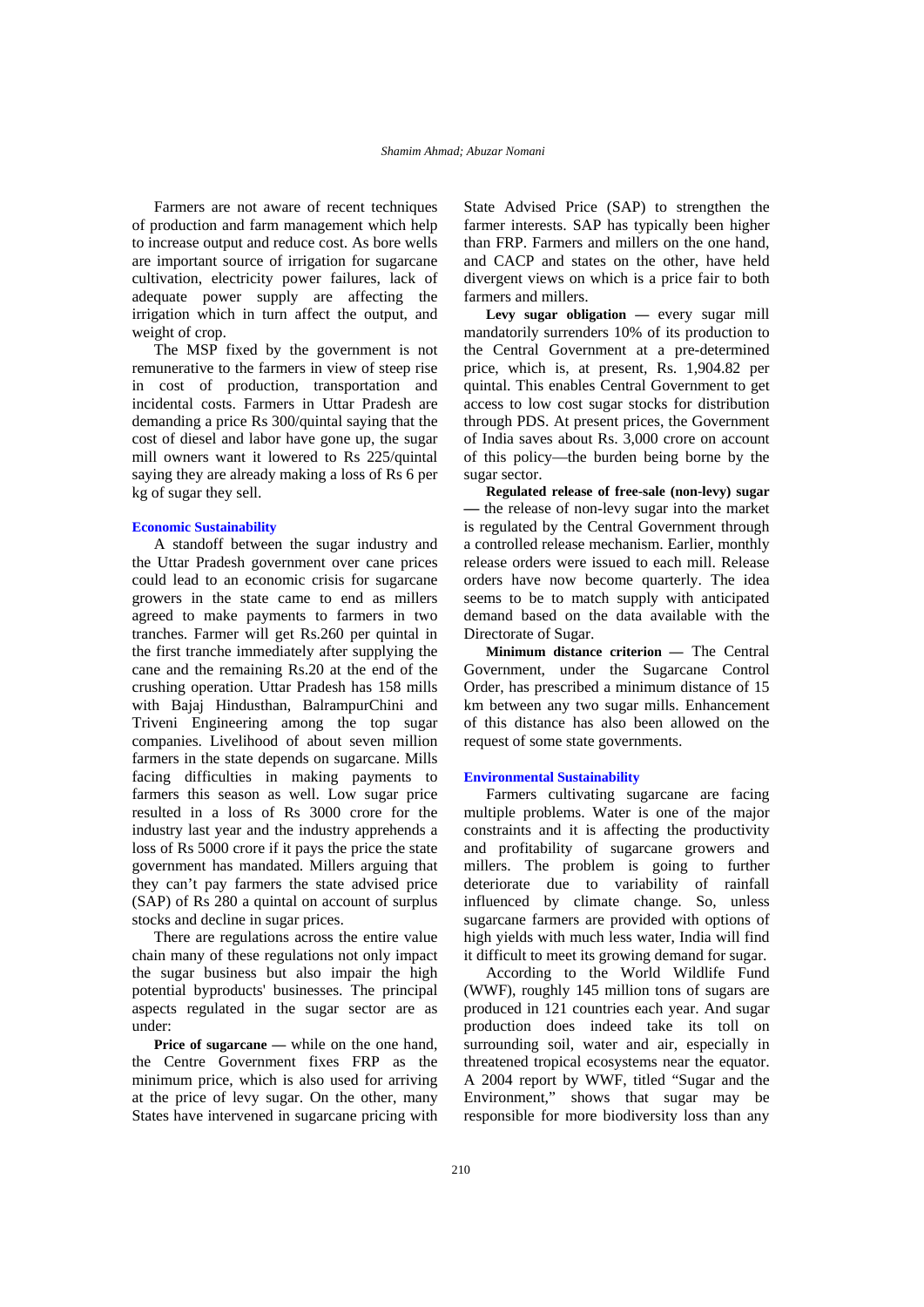other crop, due to its destruction of habitat to make way for plantations, its intensive use of water for irrigation, its heavy use of agricultural chemicals, and the polluted wastewater that is routinely discharged in the sugar production process.

Order of the National Green Tribunal in the matter of Krishan Kant Singh and Anr. Vs. National Ganga River Basin Authority and Ors. Dated 12/02/2014 regarding consent to operate granted to M/s Simbhaoli Sugars Ltd. &Distillery by the Uttar Pradesh Pollution Control Board. In its Inspection Report dated 4th September, 2013 the Central Board has specifically noticed that Distillery Unit was operating at 63.91 KLD alcohol production in July, 2013 against the restricted capacity of 60 KLD which according to the State Board is further been restricted to 30 KLD in November. 2013. In the order the judges noted that "It is strange that the Officers who are present from the Uttar Pradesh Pollution Control Board cannot say with certainty that when they inspected; whether they collected trade effluents samples and analyzed them in accordance with law or not."

As a consequence, sugar has also had an important impact on other ecosystems. For example, sugar production has changed coastal hydrology. Siltation from soil erosion has clogged coastal ecosystems, especially coral reefs and sea grass beds, which are important to a wide range of species. Nutrient runoff from sugar cultivation has led to nutrient loading and eutrophication of freshwater and marine systems. Finally, sugar mills are cleaned periodically, and the organic matter that is flushed can tie up all oxygen in nearby rivers as it decomposes. This in turn asphyxiates fish and other aquatic organisms health

The improved varieties released by research organizations perform well in the initial years but lose their vigor and decline in yield in due course. Water availability is unpredictable. The concern is not only the quantity of water required, but also the lack of proper water management practices. Due to this, water is either wasted or sometimes not available at the right time. Unpredictable climatic aberrations, improper cultivation practices, negligence in plant protection measures, imbalanced nutrient management and other practices like mono cropping often result in low productivity, fetching low price in the market.

# **CONCLUSION**

Sustainable development requires meeting the needs of the present generation without compromising the ability of future generations to meet their own needs. Indiscriminate industrial development and unsafe disposal of industrial waste, especially in developing countries is resulting into overexploitation of non-renewable natural resources, land degradation and pollution of water and environment, which is becoming a big threat to sustainable development. Therefore corporate sector should consider it as their responsibility not to overexploit the natural resources, not to pollute the environment for the well being of the future generations. To minimize the conflict between corporate houses and different stakeholders a proper harmony has to be maintained if we have to survive as a happy community for all times to come. To achieve this corporate social

Responsibility should take care of their employees, shareholders, suppliers, consumers and community.

Taking into consideration, the technical social, economic and environmental issues, the problems of sugarcane farmers as pointed out sample farmers the following suggestions are given to sustain Sugarcane cultivation and to improve the economic conditions of sugarcane farmers. The Mahatma Gandhi National Rural Employment Guarantee Act has to be grounded strictly during non-agriculture season i.e. from April –June. Sugarcane farmers need to be educated on recent techniques of cultivation and Farm Management by government extension department functioning at Mandal level. Uninterrupted power supply need be ensured at least 8 hours in a day so that necessary irrigation from wells will be possible which affect the output. The sugarcane mills are to be strictly instructed to purchase cane immediately after harvest without loss of weight.

## **RECOMMENDATIONS**

**Rural Development Cell—**Development of the society, people where sugar factory is existed should contribute through providing them